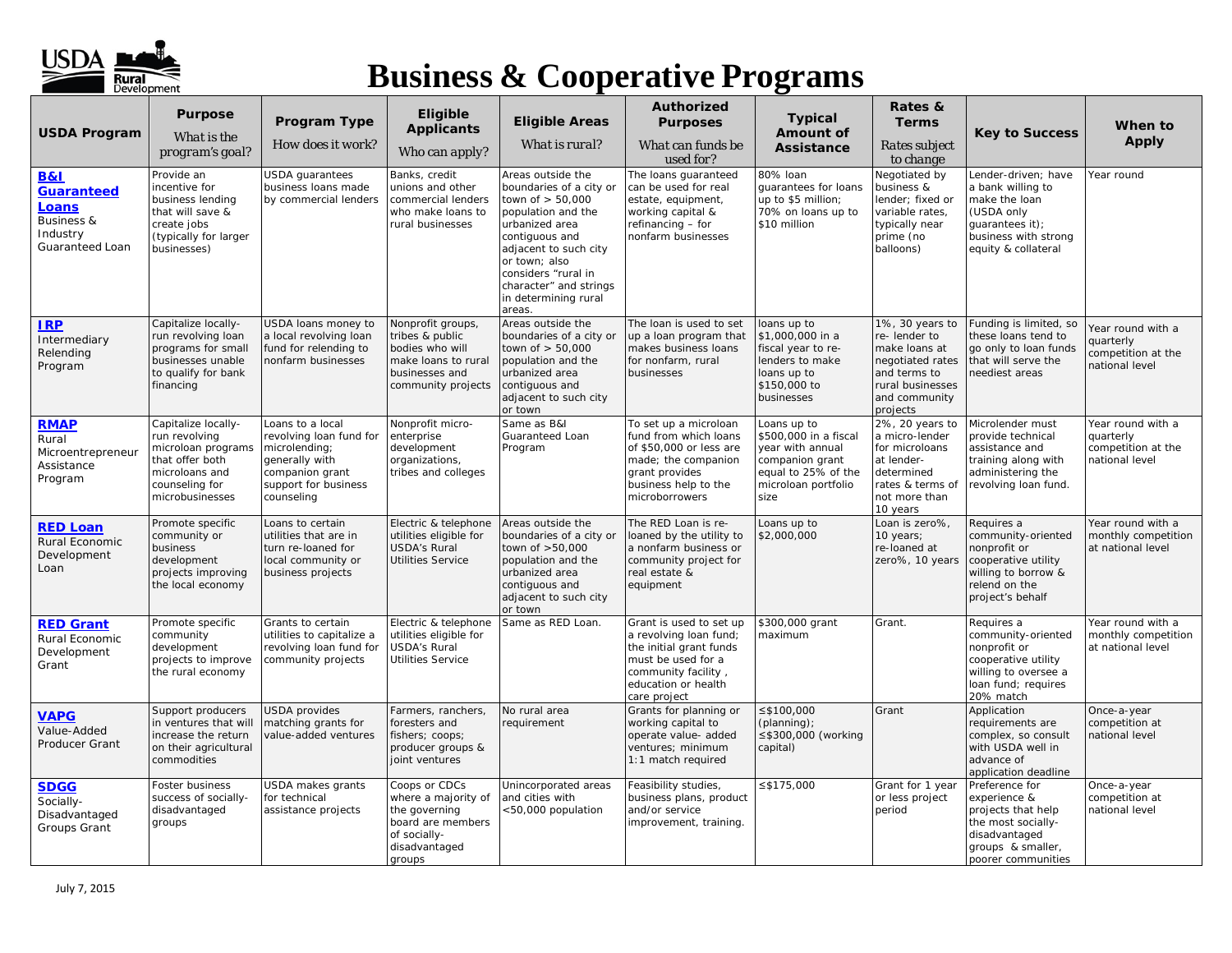

| <b>USDA Program</b><br><b>RBDG</b><br><b>Rural Business</b><br>Development<br>Grant | <b>Purpose</b><br>What is the<br>program's goal?<br>Support economic<br>development or<br>expansion of small<br>emerging rural<br>private businesses<br>that have fewer<br>than 50 employees<br>and less than \$1<br>million in gross<br>revenues | Program Type<br>How does it work?<br>Grants to eligible<br>entities to assist<br>private business<br>development and<br>provide business and<br>economic<br>development services | Eligible<br><b>Applicants</b><br>Who can apply?<br>Towns.<br>communities, State<br>agencies,<br>authorities,<br>nonprofit<br>corporations,<br>institutions of<br>higher education,<br>Federally-<br>recognized tribes,<br>rural cooperatives | <b>Eligible Areas</b><br>What is rural?<br>Same as B&I<br>Guaranteed Loan<br>Program                                                                                                                                                                                                                                                     | Authorized<br><b>Purposes</b><br>What can funds be<br>used for?<br>Includes but is not<br>limited to:<br>• Training and<br>technical assistance<br>• Acquisition /<br>development of land<br>· Pollution control and<br>abatement<br>• Capitalization of<br>revolving loan funds<br>· Distance adult<br>learning | <b>Typical</b><br>Amount of<br><b>Assistance</b><br>Generally, grants<br>range from \$10,000<br>up to \$500,000.<br>The average amount<br>of a grant is<br>$<$ \$100,000 | Rates &<br><b>Terms</b><br>Rates subject<br>to change<br>Grant                                                             | <b>Key to Success</b><br>Limited funding;<br>grants tend to<br>projects that help<br>the neediest areas,<br>contribute significant<br>funds to the project,<br>or meet strategic<br>initiatives; cannot be<br>used for regional<br>planning or business<br>attraction | When to<br><b>Apply</b><br>Once-a-year<br>competition at state<br>level |
|-------------------------------------------------------------------------------------|---------------------------------------------------------------------------------------------------------------------------------------------------------------------------------------------------------------------------------------------------|----------------------------------------------------------------------------------------------------------------------------------------------------------------------------------|----------------------------------------------------------------------------------------------------------------------------------------------------------------------------------------------------------------------------------------------|------------------------------------------------------------------------------------------------------------------------------------------------------------------------------------------------------------------------------------------------------------------------------------------------------------------------------------------|------------------------------------------------------------------------------------------------------------------------------------------------------------------------------------------------------------------------------------------------------------------------------------------------------------------|--------------------------------------------------------------------------------------------------------------------------------------------------------------------------|----------------------------------------------------------------------------------------------------------------------------|-----------------------------------------------------------------------------------------------------------------------------------------------------------------------------------------------------------------------------------------------------------------------|-------------------------------------------------------------------------|
|                                                                                     |                                                                                                                                                                                                                                                   |                                                                                                                                                                                  |                                                                                                                                                                                                                                              |                                                                                                                                                                                                                                                                                                                                          | · Rural transportation<br>• Economic<br>development<br>• Rural business<br>incubators<br>• Feasibility studies<br>and business plans<br>For a comprehensive<br>list, visit the web page<br>for this program.                                                                                                     |                                                                                                                                                                          |                                                                                                                            |                                                                                                                                                                                                                                                                       |                                                                         |
| <b>RCDG</b><br>Rural Cooperative<br>Development Grant                               | Facilitate job<br>creation in rural<br>areas through the<br>development of<br>new cooperatives                                                                                                                                                    | USDA makes grants to<br>organizations to<br>provide cooperative<br>development services                                                                                          | Nonprofit<br>corporations and<br>institutions of<br>higher education                                                                                                                                                                         | Unincorporated areas<br>and cities $<$ 50,000<br>population                                                                                                                                                                                                                                                                              | Establish and operate<br>centers that assist<br>rural cooperatives                                                                                                                                                                                                                                               | $<$ \$200,000<br>(established each<br>year in FR notice)                                                                                                                 | Grant for 1 year<br>or less project<br>period; up to<br>75% (95% for<br>1994<br>Institution) of<br>costs of the<br>centers | Limited funding;<br>grants tend to go to<br>areas applicants<br>demonstrating the<br>best track record and<br>capability for<br>cooperative<br>development                                                                                                            | Once-a-year<br>competition at<br>national level                         |
| <b>DHCS</b><br>Delta Health Care<br>Services                                        | Support the unmet<br>health care needs<br>of the Delta Region                                                                                                                                                                                     | USDA makes grants to<br>cooperatives or<br>consortiums in the<br>Delta Region for<br>development of health<br>related services and<br>programs and centers.                      | <b>Health Care</b><br>Cooperatives or a<br>Consortium of<br>Academic Health<br>and Research<br>institutes, Regional<br>institutes of higher<br>education,<br>economic<br>development<br>entities                                             | Any area not included<br>within (a) the<br>boundaries of any<br>incorporated or<br>unincorporated city,<br>village, or borough<br>having a population in<br>excess of 50,000<br>inhabitants and (b)<br>any urbanized area<br>contiguous and<br>adjacent to a city or<br>town described and<br>that is located within<br>the Delta Region | To develop health care<br>services, health care<br>job and education<br>training programs or<br>for the development or<br>expansion of health<br>care centers                                                                                                                                                    | $200,000 -$<br>2,500,000                                                                                                                                                 | Grant                                                                                                                      | Limited funding:<br>grants tend to go to<br>projects helping<br>areas with the most<br>need                                                                                                                                                                           | Once-a-year<br>competition<br>available to the<br>Delta Region Only.    |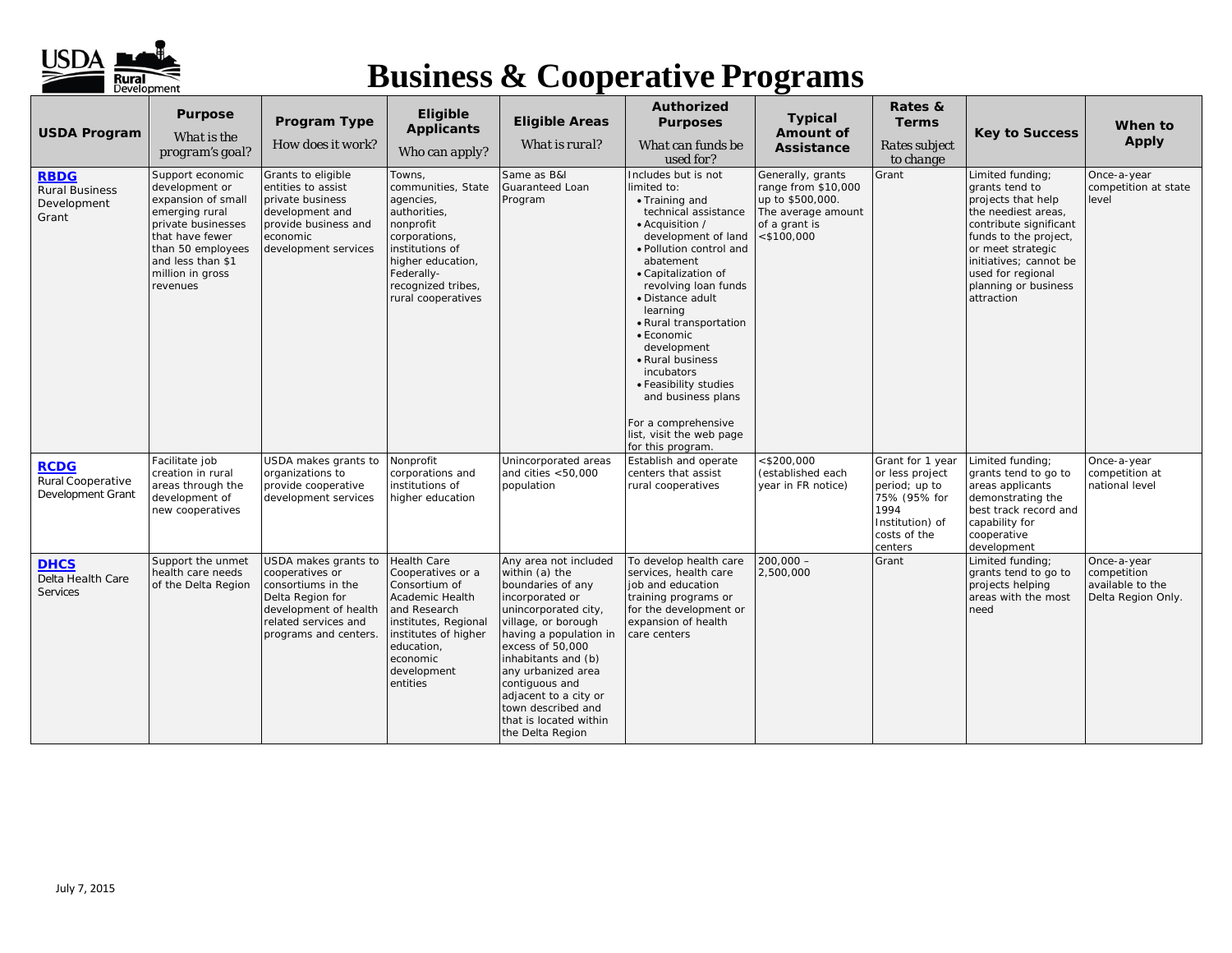

| <b>USDA Program</b>                                                                                                                                      | <b>Purpose</b><br>What is the<br>program's goal?                                                                                                                              | Program Type<br>How does it work?                                                                                                                                           | Eligible<br><b>Applicants</b><br>Who can apply?                                                                                                                                                                                                                                                                  | <b>Eligible Areas</b><br>What is rural?                                                                                                                                                                                                                   | Authorized<br><b>Purposes</b><br>What can funds be<br>used for?                                                                                                                                                                                                                                                                         | <b>Typical</b><br><b>Amount of</b><br>Assistance                                                                                                                                                                                                                                                                                                               | Rates &<br><b>Terms</b><br>Rates subject<br>to change                                                                                                                                                                 | <b>Key to Success</b>                                                                                                                                                                           | When to<br>Apply                                                                                                                                                      |
|----------------------------------------------------------------------------------------------------------------------------------------------------------|-------------------------------------------------------------------------------------------------------------------------------------------------------------------------------|-----------------------------------------------------------------------------------------------------------------------------------------------------------------------------|------------------------------------------------------------------------------------------------------------------------------------------------------------------------------------------------------------------------------------------------------------------------------------------------------------------|-----------------------------------------------------------------------------------------------------------------------------------------------------------------------------------------------------------------------------------------------------------|-----------------------------------------------------------------------------------------------------------------------------------------------------------------------------------------------------------------------------------------------------------------------------------------------------------------------------------------|----------------------------------------------------------------------------------------------------------------------------------------------------------------------------------------------------------------------------------------------------------------------------------------------------------------------------------------------------------------|-----------------------------------------------------------------------------------------------------------------------------------------------------------------------------------------------------------------------|-------------------------------------------------------------------------------------------------------------------------------------------------------------------------------------------------|-----------------------------------------------------------------------------------------------------------------------------------------------------------------------|
| <b>REAP Grants</b><br>Renewable Energy<br>Systems & Energy<br>Efficiency<br>Improvements                                                                 | Promote the use of<br>Renewable Energy<br>Systems and<br><b>Energy Efficiency</b><br>Improvements                                                                             | USDA makes grants to<br>agricultural producers<br>(e.g., farmers,<br>ranchers) and rural<br>small businesses                                                                | Agricultural<br>producers and rural<br>small businesses                                                                                                                                                                                                                                                          | Areas outside the<br>boundaries of a city or<br>town of $> 50,000$<br>population and the<br>urbanized area<br>contiguous and<br>adjacent to such city<br>or town; also<br>considers "rural in<br>character" and strings<br>in determining rural<br>areas. | Renewable energy<br>systems (wind, solar,<br>biomass, biofuel,<br>digesters, geothermal<br>& micro-hydro) and<br>energy efficiency<br>improvements                                                                                                                                                                                      | Renewable Energy<br>Systems grants from<br>\$2500 to \$500,000.<br><b>Energy Efficiency</b><br>Improvements<br>grants range from<br>\$1500 to \$250,000<br>(maximum grant<br>assistance is 25% of<br>project costs)                                                                                                                                            | Grant                                                                                                                                                                                                                 | Program has various<br>thresholds and<br>application contents<br>vary, consult with<br>USDA well in<br>advance of deadline;<br>grants $\leq$ \$20,000 are<br>encouraged                         | Applications can be<br>submitted at any<br>time, but Notice<br>establishes a<br>submittal date by<br>which applications<br>must be received to<br>compete for funding |
| <b>REAP Loan</b><br><b>Guarantees</b><br>Renewable Energy<br>Systems & Energy<br>Efficiency<br>Improvements                                              | Promote the use of<br>Renewable Energy<br>Systems and<br><b>Energy Efficiency</b><br>Improvements                                                                             | <b>USDA</b> quarantees<br>loans made by lenders<br>to agricultural<br>producers & rural<br>small businesses                                                                 | Banks and other<br>commercial lenders<br>who make loans to<br>agricultural<br>producers and rural<br>small businesses                                                                                                                                                                                            | Same as REAP Grants                                                                                                                                                                                                                                       | The loans quaranteed<br>can be used for the<br>purchase & installation<br>of renewable energy<br>systems and energy<br>efficiency<br>improvements                                                                                                                                                                                       | 85-60% loan<br>quarantees on<br>\$5,000 to \$25<br>million loans                                                                                                                                                                                                                                                                                               | Negotiated by<br>business &<br>lender; fixed or<br>variable rates,                                                                                                                                                    | Lender-submits the<br>application to USDA.<br>Loan guarantee<br>requests may be<br>combined with a<br>REAP grant                                                                                | Year round                                                                                                                                                            |
| <b>REAP Grants</b><br>Energy Audit and<br>Renewable Energy<br>Development<br>Assistance                                                                  | Assist agricultural<br>producers and rural<br>small businesses by<br>conducting energy<br>audits &providing<br>information on<br>renewable energy<br>and energy<br>efficiency | Grants to entities to<br>provide agricultural<br>producers and rural<br>businesses with<br>energy audits and/or<br>information to<br>promote the use of<br>renewable energy | State or local<br>governments,<br>tribes, colleges,<br>and electric coops<br>& publicly owned<br>utilities, councils                                                                                                                                                                                             | Same as REAP Grants                                                                                                                                                                                                                                       | Help cover the costs of<br>activities specific to the<br>completion of the<br>energy audit or<br>renewable energy<br>development<br>assistance                                                                                                                                                                                          | $≤$ \$100,000                                                                                                                                                                                                                                                                                                                                                  | Grant:<br>agricultural<br>producers and<br>rural small<br>businesses<br>must pay at<br>least 25 percent<br>of energy audit<br>costs                                                                                   | Very competitive:<br>experienced multi-<br>county or statewide<br>programs favored;<br>cost per audit of<br>≤ $$2,000$                                                                          | Annual competition<br>at national level                                                                                                                               |
| <u>Advanced</u><br><b>Biofuel</b><br><b>Payment</b><br>Program<br>(9005)                                                                                 | Support and ensure<br>an expanding<br>production of<br>advanced biofuels                                                                                                      | <b>USDA</b> makes<br>payments based on<br>production of<br>advanced biofuels                                                                                                | Producers of<br>advanced biofuels<br>(biofuels other than<br>ethanol derived<br>from corn kernel<br>starch)                                                                                                                                                                                                      | No rural area<br>requirement                                                                                                                                                                                                                              | No restrictions                                                                                                                                                                                                                                                                                                                         | Funds are shared<br>among all enrolled<br>producers per BTU;<br>types of feedstock<br>and advanced biofuel<br>affects payment<br>level                                                                                                                                                                                                                         | Incentive<br>payment                                                                                                                                                                                                  | Enroll in the program<br>during the annual<br>sign-up period                                                                                                                                    | Annual enrollment<br>(October) at the<br>State Office level.                                                                                                          |
| Biorefinery,<br><b>Renewable</b><br>Chemical, and<br><b>Biobased</b><br><b>Product</b><br><b>Manufacturing</b><br><b>Assistance</b><br>Program<br>(9003) | Provide support for<br>the production of<br>advanced biofuels<br>and renewable<br>chemicals and for<br>the production of<br>end-user biobased<br>products                     | <b>USDA</b> quarantees<br>loans made by<br>commercial lenders                                                                                                               | Individuals, tribes,<br>entities, State and<br>local government<br>units, corporations,<br>farm cooperatives,<br>ag producers<br>associations,<br>national<br>laboratories, higher<br>education<br>institutions, rural<br>electric<br>cooperatives, public<br>power entities, and<br>consortiums of the<br>above | No rural area<br>requirement                                                                                                                                                                                                                              | Development,<br>construction, and<br>retrofitting of<br>commercial-scale<br>biorefineries using<br>eligible technology;<br>biobased product<br>manufacturing facilities<br>using technologically<br>new commercial-scale<br>processing and<br>manufacturing<br>equipment; refinancing<br>in certain<br>circumstances may be<br>eligible | Loan quarantees of<br>up to \$250 million,<br>not to exceed 80<br>percent of total<br>eligible project<br>costs; 80%<br>quarantee on loan<br>amounts $<$ \$125<br>million; 70% for<br>\$125 million to less<br>than \$150 million;<br>60% for \$150<br>million to less than<br>\$200 million; 60%<br>for \$200 million up<br>to and including<br>\$250 million | Negotiated by<br>business &<br>lender; fixed or<br>variable rates,<br>typically near<br>prime (no<br>balloons);<br>maximum term<br>length is 20<br>years or useful<br>life of the<br>project,<br>whichever is<br>less | Lender-driven; have<br>a bank willing to<br>make the loan<br>(USDA only<br>guarantees it);<br>business with strong<br>technology,<br>feedstock supply,<br>marketing<br>agreements and<br>equity | Applications can be<br>submitted at any<br>time. Twice-a-year<br>competitions at<br>national level -<br>October 1 and April<br>1                                      |